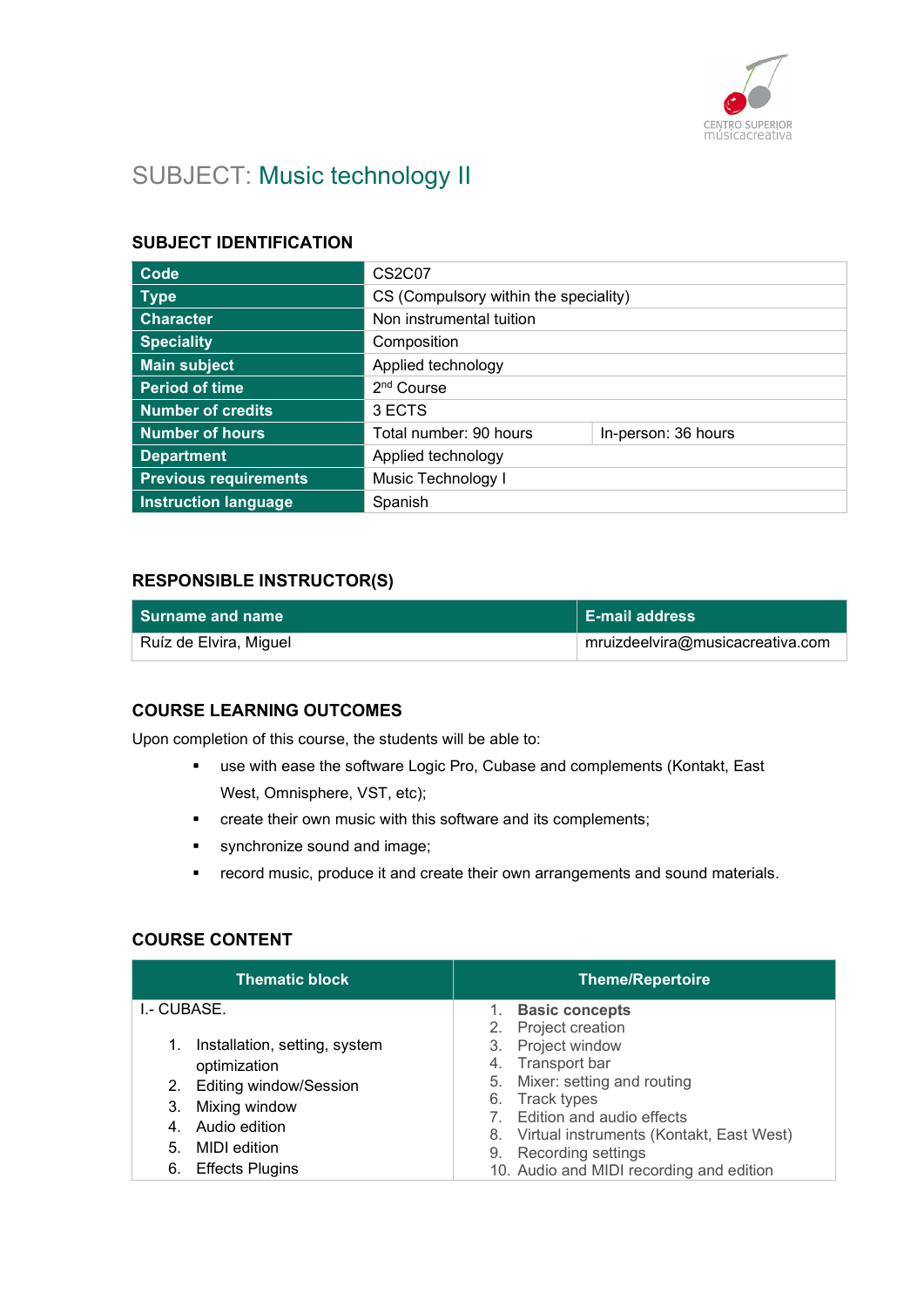

|                                                                                                                                                                                                                                                                                                                                                                         | <b>IIIUSICACI CALIVA</b>                                                                                                                                                                                                                                                                                                                                                                                                                                                                                                                                                                                                                                                                                                    |
|-------------------------------------------------------------------------------------------------------------------------------------------------------------------------------------------------------------------------------------------------------------------------------------------------------------------------------------------------------------------------|-----------------------------------------------------------------------------------------------------------------------------------------------------------------------------------------------------------------------------------------------------------------------------------------------------------------------------------------------------------------------------------------------------------------------------------------------------------------------------------------------------------------------------------------------------------------------------------------------------------------------------------------------------------------------------------------------------------------------------|
| Virtual instruments<br>7.<br>8.<br>Audio & MIDI advanced edition<br>9. Audio & Controllers monitoring<br>10. Controllers automatization<br>11. Mixing and master render<br>12. Video                                                                                                                                                                                    | 11. Basic recording mastering (Izotope,<br>Reverb, etc).<br>12. Fades and automatizations<br>13. Audio processed: plugins<br>14. MIDI recordings<br>15. Quantization<br>16. VST Expression<br>17. Video import<br>18. Synchronization with video.<br>1.<br>Introduction.                                                                                                                                                                                                                                                                                                                                                                                                                                                    |
| II.-LOGIC:<br>19. Installation, setting, system<br>optimization<br>20. Editing window/Session<br>21. Mixing window<br>22. Audio edition<br>23. MIDI edition<br>24. Effects Plugins<br>25. Virtual instruments<br>26. Audio & MIDI advanced edition<br>27. Audio & Controllers monitoring<br>28. Controllers automatization<br>29. Mixing and master render<br>30. Video | 2.<br>Create/open projects.<br>3.<br>Tracks<br>4. Libraries<br>Buttons, functions and Windows bar.<br>5.<br>6. Inspector<br>7. MIDI recording<br>8. Tracks organization<br>9. MIDI recording 'step by step'<br>10. Plugins.<br>11. MIDI edition<br>12. MIDI Automatization<br>13. Delay<br>14. Volume quantization and notes duration<br>15. Equalization<br>16. Drum kit<br>17. Audio recording<br>18. Multi-track audio recording<br>19. Metronome<br>20. Fading<br>21. File noise cleaning<br>22. Audio edition<br>23. Compressor<br>24. Limits settings<br>25. Flex tool<br>26. Apple loops<br>27. Plugins.<br>28. Kontakt<br>29. Songs arrangements<br>30. Video composition<br>31. Tips<br>32. Mastering and bounces. |

### STUDENT´S STUDY HOURS PLANNING

| <b>Activity type</b>                                           | <b>Total hours</b> |
|----------------------------------------------------------------|--------------------|
| <b>Theoretic activities</b>                                    | 16 hours           |
| <b>Practice activities</b>                                     | 16 hours           |
| Other mandatory training activities (seminars, workshops etc.) | 2 hours            |
| <b>Test taking</b>                                             | 2 hours            |
| <b>Student self-study hours</b>                                | 38 hours           |
| <b>Practice preparation</b>                                    | 16 hours           |
| <b>Total studying hours</b>                                    | $36+54 = 90$ hours |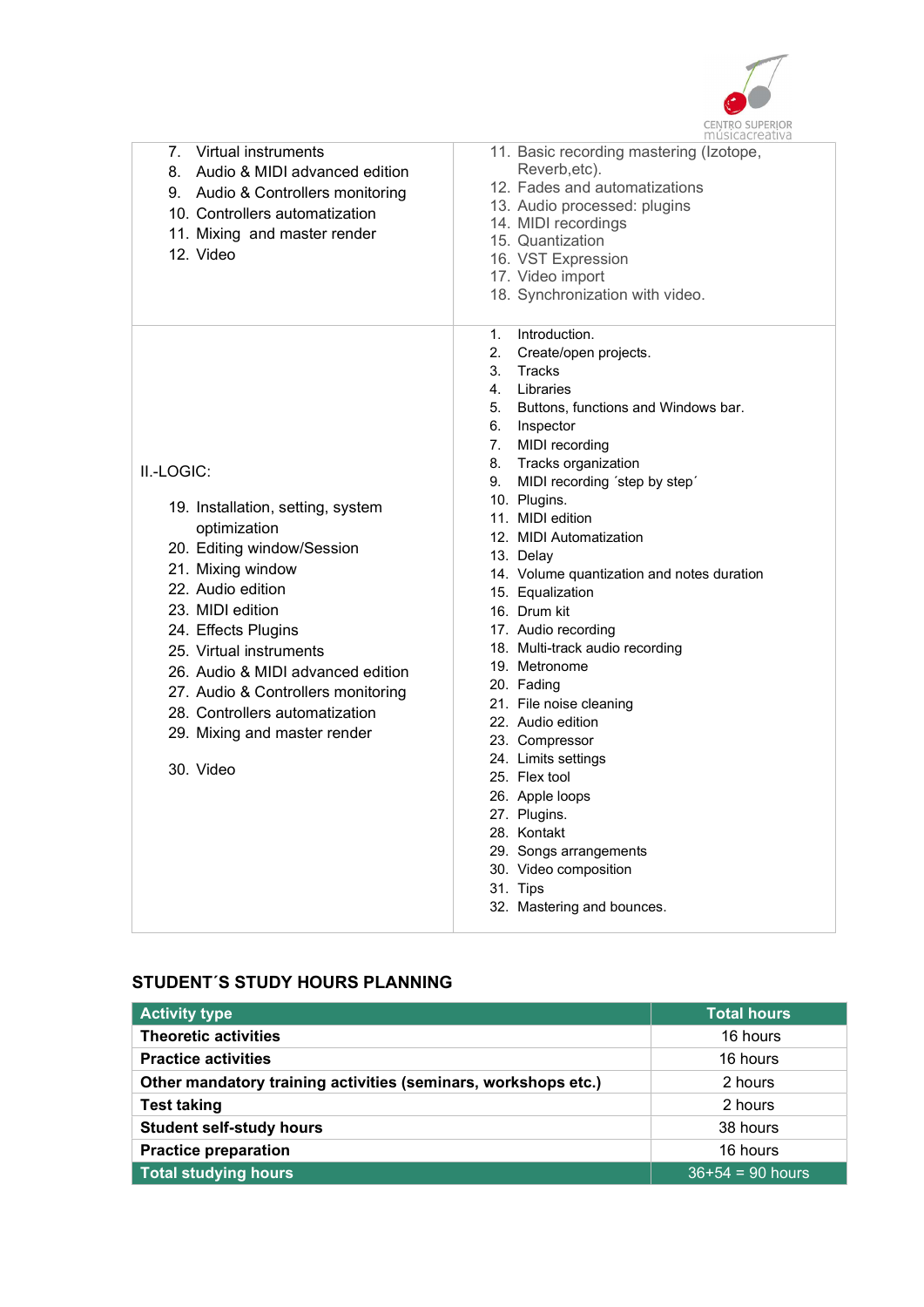

### **METHODOLOGY**

| <b>Theoretical activities</b>                                                | Conceptual/Theoretical explanations                                                                                                                                                           |
|------------------------------------------------------------------------------|-----------------------------------------------------------------------------------------------------------------------------------------------------------------------------------------------|
|                                                                              | Weekly exercises in IT support, consolidation and perfectionism of<br>the contents covered in class.                                                                                          |
| <b>Practical activities</b>                                                  | Assignments proposed by the instructor focused on music<br>composition with the software used in class. The assignment is<br>flexible, it can contain images or be based on an existing song. |
| <b>Other training mandatory</b><br>activities (workshops,<br>seminars, etc.) | Meet The Artist (MTA) sessions, Masterclasses, Thematic sessions<br>with visiting professors etc.                                                                                             |

#### ASSESSMENT TOOLS

| <b>Theoretical activities</b>                                            | Participation: The students must actively participate in class, proving<br>interest and/or understanding of the content covered.<br>Continuous evaluation: The students must fulfil the requested<br>assignments during the whole academic course, proving their research<br>ability and practice synthesis skills concerning theoretical concepts in<br>performance. |
|--------------------------------------------------------------------------|-----------------------------------------------------------------------------------------------------------------------------------------------------------------------------------------------------------------------------------------------------------------------------------------------------------------------------------------------------------------------|
|                                                                          | Participation: The students must actively participate in class, proving<br>interest and/or understanding of the content covered.                                                                                                                                                                                                                                      |
| <b>Practical activities</b>                                              | Continuous evaluation: The students must fulfil the requested practical<br>assignments during the whole academic course based on to team-<br>work dynamics and prove writing and oral skills, beside performing<br>skills.                                                                                                                                            |
|                                                                          | Performance exams: The students must take at least two exams<br>during the academic course to show the practical skills acquired and<br>the practical assimilation of the course contents, following the tests<br>instructions.                                                                                                                                       |
| Other educational mandatory<br>activities (workshops,<br>seminars, etc.) | Participation: The students must actively participate in the different<br>events relevant for their education as considered by the instructor(s)<br>or by the degree coordinators.                                                                                                                                                                                    |

#### ASSESSMENT CRITERIA

|                        | The students must prove they master the application of new<br>technologies in the field of music creation, including collaborations<br>with other artistic fields.                                                                                     |
|------------------------|--------------------------------------------------------------------------------------------------------------------------------------------------------------------------------------------------------------------------------------------------------|
| Theoretical activities | The students must prove knowledge of the technological resources<br>available in their field of activity and their corresponding<br>applications. They should also be ready to assimilate innovations<br>and the new techniques affecting their field. |
|                        | The students must show a satisfactory and coherent evolution: the<br>evaluation will be a continuous process that will take into account<br>the students' progress through the academic year, establishing the                                         |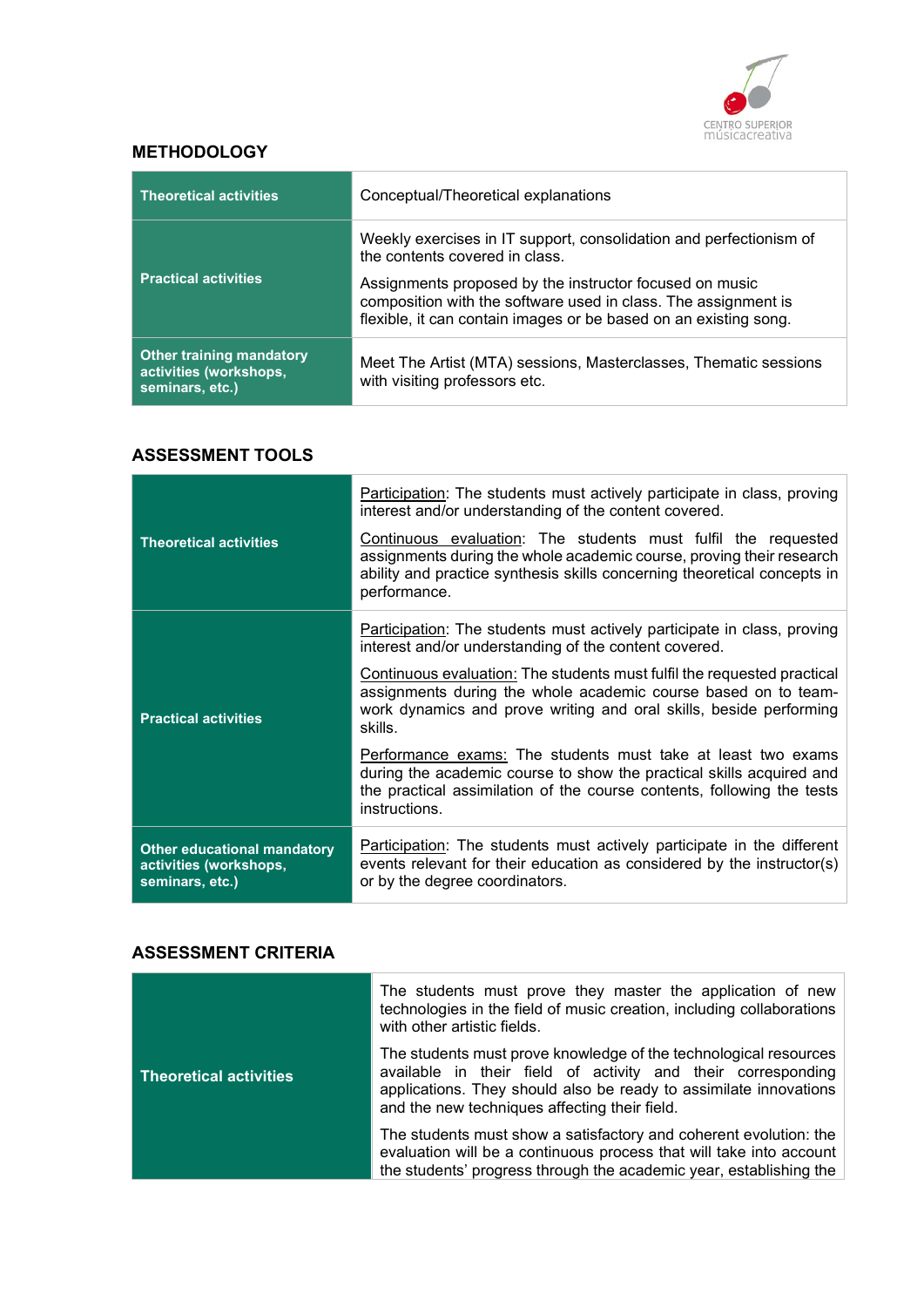

|                                                                              | THUSICACI CALIVA                                                                                                                                                                                                                                                                                                                                                                                                                                                                                                                                                                                                             |
|------------------------------------------------------------------------------|------------------------------------------------------------------------------------------------------------------------------------------------------------------------------------------------------------------------------------------------------------------------------------------------------------------------------------------------------------------------------------------------------------------------------------------------------------------------------------------------------------------------------------------------------------------------------------------------------------------------------|
|                                                                              | final level of knowledge and skills acquired, and assessing their<br>own progress. Usually, the contents acquired will be integrated<br>during the course. Nevertheless, some concepts may require<br>reinforcement activities and specific tests to ensure their<br>acquirement.                                                                                                                                                                                                                                                                                                                                            |
| <b>Practical activities</b>                                                  | Minimum requirements:<br>Assignments: The students must deliver the final assignments<br>$\bullet$<br>each semester proving the practical knowledge acquired in<br>class. These assignments will show if the students can master<br>the programmes used to carry out edition, reproduction and<br>recording tasks correctly. The students must also present<br>different minor assignments throughout the course of the year.<br>These criteria refer to the students ability to work constantly,<br>meticulously, and in an organised way as well as to their sense<br>of responsibility, efficiency and desire to improve. |
|                                                                              | Attitude during the academic course. These criteria is useful to<br>$\bullet$<br>assess the degree of maturity and the effort made by the<br>students in order to face the different difficulties presented. The<br>student's participation and cooperation throughout the course,<br>besides the respect and tolerance towards their classmates. As<br>the previous criteria mentioned, this is considered to measure<br>the level of maturity of the student with regard to their own<br>obligations and their ability to face problems and difficulties.                                                                  |
| <b>Other training mandatory</b><br>activities (workshops,<br>seminars, etc.) | The students must attend and actively participate in the relevant<br>events organised for their training (Meet the artists sessions, invited<br>professors' sessions, concerts and rehearsals)                                                                                                                                                                                                                                                                                                                                                                                                                               |

### GRADE DETERMINATION SYSTEM

## Grade determination system in continuous assessment

|                       | Grade percentage |
|-----------------------|------------------|
| Participation         | 10%              |
| Continuous assessment | 40%              |
| Mid-term exam         | 20%              |
| Final exam            | 30%              |
| Total                 | 100%             |

## Grade determination system in cases of loss of continuous assessment right

|                        | <b>Grade percentage</b> |
|------------------------|-------------------------|
| Final exam             | 80%                     |
| $\tau$ <sub>otal</sub> | 80%                     |

### Grade determination system for the extraordinary assessment call

|             | Grade percentage |
|-------------|------------------|
| Retake exam | 100%             |
| Total       | 100%             |